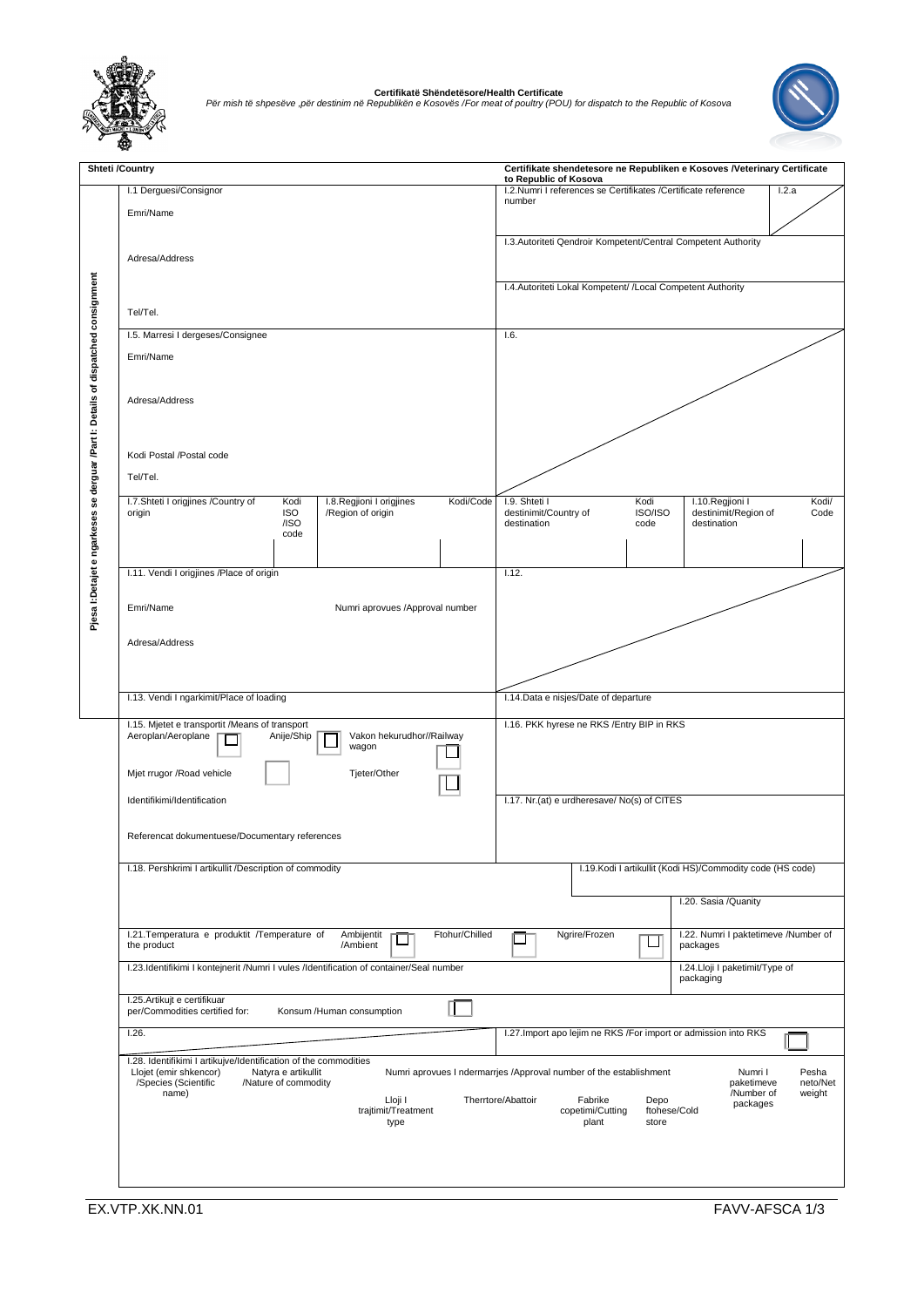| Mish pule<br><b>Shteti/Country</b><br>/ Meat of poultry                    |              |                                                                                                                                                                                                                                                                                                                                                                                                                                                                                                                                                                                                                                                                                                                                                                                                                                                                                                                                                                                                                                                                                                                                                                               |                                                                                                                                                                                                                                                                                                                                                                                                                                                                                                                                                                                                                                                                                                                                                                                                                                                                                                                                                                                                                                                                                                                                                                                                                                                                                                                                                                                                                                                                                                                                                                                                                                                                                                                                                                                                                                                                                                                                                                                                                                                                                                                                                                                                                                                                                                                                                                                                                                                                                                                                                                                                                                                                                                                                                                                                                                                                                                                                                                                                                                                                                                                                                                                                                                                                                     |       |  |  |
|----------------------------------------------------------------------------|--------------|-------------------------------------------------------------------------------------------------------------------------------------------------------------------------------------------------------------------------------------------------------------------------------------------------------------------------------------------------------------------------------------------------------------------------------------------------------------------------------------------------------------------------------------------------------------------------------------------------------------------------------------------------------------------------------------------------------------------------------------------------------------------------------------------------------------------------------------------------------------------------------------------------------------------------------------------------------------------------------------------------------------------------------------------------------------------------------------------------------------------------------------------------------------------------------|-------------------------------------------------------------------------------------------------------------------------------------------------------------------------------------------------------------------------------------------------------------------------------------------------------------------------------------------------------------------------------------------------------------------------------------------------------------------------------------------------------------------------------------------------------------------------------------------------------------------------------------------------------------------------------------------------------------------------------------------------------------------------------------------------------------------------------------------------------------------------------------------------------------------------------------------------------------------------------------------------------------------------------------------------------------------------------------------------------------------------------------------------------------------------------------------------------------------------------------------------------------------------------------------------------------------------------------------------------------------------------------------------------------------------------------------------------------------------------------------------------------------------------------------------------------------------------------------------------------------------------------------------------------------------------------------------------------------------------------------------------------------------------------------------------------------------------------------------------------------------------------------------------------------------------------------------------------------------------------------------------------------------------------------------------------------------------------------------------------------------------------------------------------------------------------------------------------------------------------------------------------------------------------------------------------------------------------------------------------------------------------------------------------------------------------------------------------------------------------------------------------------------------------------------------------------------------------------------------------------------------------------------------------------------------------------------------------------------------------------------------------------------------------------------------------------------------------------------------------------------------------------------------------------------------------------------------------------------------------------------------------------------------------------------------------------------------------------------------------------------------------------------------------------------------------------------------------------------------------------------------------------------------------|-------|--|--|
|                                                                            | $\mathbf{H}$ | Informate shendetesore /Health information                                                                                                                                                                                                                                                                                                                                                                                                                                                                                                                                                                                                                                                                                                                                                                                                                                                                                                                                                                                                                                                                                                                                    | II.a. Numri referent I certifikates/Certificate reference number                                                                                                                                                                                                                                                                                                                                                                                                                                                                                                                                                                                                                                                                                                                                                                                                                                                                                                                                                                                                                                                                                                                                                                                                                                                                                                                                                                                                                                                                                                                                                                                                                                                                                                                                                                                                                                                                                                                                                                                                                                                                                                                                                                                                                                                                                                                                                                                                                                                                                                                                                                                                                                                                                                                                                                                                                                                                                                                                                                                                                                                                                                                                                                                                                    | II.b. |  |  |
|                                                                            | II.1.        | Vertetim I shendetit publik/Public health attestation                                                                                                                                                                                                                                                                                                                                                                                                                                                                                                                                                                                                                                                                                                                                                                                                                                                                                                                                                                                                                                                                                                                         |                                                                                                                                                                                                                                                                                                                                                                                                                                                                                                                                                                                                                                                                                                                                                                                                                                                                                                                                                                                                                                                                                                                                                                                                                                                                                                                                                                                                                                                                                                                                                                                                                                                                                                                                                                                                                                                                                                                                                                                                                                                                                                                                                                                                                                                                                                                                                                                                                                                                                                                                                                                                                                                                                                                                                                                                                                                                                                                                                                                                                                                                                                                                                                                                                                                                                     |       |  |  |
| Certification<br>Pjesa II : Certifikimi Part II:                           |              | described in this certificate has been obtained in accordance with those requirements, and in particular that:<br>(a)<br>on veterinary public health and/or equivalent Regulation (EC) No 852/2004;<br>(b)<br>Regulation (EC) No 853/2004;<br>(c)<br>(d)<br>(e)<br>for food and/or equivalent Regulation (EC) No 2073/2005 on microbiological criteria for foodstuffs;<br>(f)<br>fulfilled:                                                                                                                                                                                                                                                                                                                                                                                                                                                                                                                                                                                                                                                                                                                                                                                   | Une I poshtenenshkrtuari veterineri zyrtar deklaroj se jam ne dijeni per dispozitat relevante te ligjit nacional per shendetin public veteriner dhe/apo ekuivalent me Rregulloret<br>(EC) Nr. 852/2004 (EC) Nr. 853/2004 dhe (EC) Nr. 854/2004 dhe me ane te kesaj vertetoj se mishi I shpeseve I pershkruar ne kete certifikate eshte<br>perfituar ne pajtim me ato kritere ,dhe posaqerisht se /l, the undersigned official veterinarian, declare that I am aware of the relevant provisions of National Law on veterinary<br>public health and/or equivalent Requlations (EC) No 178/2002, (EC) No 852/2004, (EC) No 853/2004 and (EC) No 854/2004 and hereby certify that the meat of poultry (1)<br>Ka origjine nga (nje) ndermarrje (et) te cilast implementojne programin e bazuar ne poarimet e HACCP-se sipas Ligjit nacional te shendetit public dhe/apo ekuivalent<br>mer Rregulloren (EC) Nr. 852/2004 /it comes from (an) establishment(s) implementing a programme based on the HACCP principles in accordance with National Law<br>Eshte prodhuar sipas kushteve te percaktuara ne Ligjin nacional te shendetit public dhe/apo ekuivalent me Seksionet II dhe V te Aneksit III te Rregullores (EC) Nr.<br>853/2004 /it has been produced in compliance with the conditions set out in National Law on veterinary public health and/or equivalent Sections II and V of Annex III to<br>I ploteson kushtet per konsum pas inspektimeve para dhe pas therrjes te cilat jane zbatuar ne pajtim me Ligjin nacional te shendetit public dhe /apo ekuivalent me<br>Seksionin IV , Kapitulli V te Aneksit I te rregullores (EC) Nr. 854/2004 /it has been found fit for human consumption following ante and post-mortem inspections carried<br>out in accordance with National Law on veterinary public health and/or equivalent Section IV, Chapter V of Annex I to Regulation (EC) No 854/2004;<br>Eshte identifikuar mne shenjen identifikuese ne pajtim me Ligjin nacional te shendetit public per kritere specifike te ushqimit me origjine shtazore dhe/apo ekuivalent<br>me Seksionin I te Aneksit II te Rregullores (EC) Nr. 853/2004 /it has been marked with an identification mark in accordance with National Law on veterinary public<br>health on specific hygiene requirements for food of animal origin and/or equivalent Section I of Annex II to Regulation (EC) No 853/2004;<br>I ploteson kriteret relevante te percaktuara Ligjin nacional te shendetit public per kritere mikrobiologjike per ushqim dhe /apo ekuivalent me Rregulloren (EC) Nr.<br>2073/2005 per kritere mikrobiologjike te artikuve ushqimor /it satisfies the relevant criteria set out in National Law on veterinary public health on microbiological criteria<br>Jane plotesuar garancionet te cilat mbulojne kafshet e gjalla dhe produktet e tyre duke ofruar edhe planet e mbetjeve te paraqitura ne pajtim me Ligjin nacional te<br>shendetit public dhe /apo ekuivalent me Direktiven 96/23/EC ,posaqerisht Neni 29 I saj /the guarantees covering live animals and products thereof provided by the<br>residue plans submitted in accordance with National Law on veterinary public health and/or equivalent Directive 96/23/EC, and in particular Article 29 thereof, are |       |  |  |
| II.2.<br>II.2.1.<br>$(^3)$ $(^4)$ $(^6)$                                   |              | Vertetim I Shendetit te Kafshes /Animal health attestation<br>that the meat of poultry described in this certificate:<br>Ka origjine /comes from:                                                                                                                                                                                                                                                                                                                                                                                                                                                                                                                                                                                                                                                                                                                                                                                                                                                                                                                                                                                                                             | Une I poshtenenshkruari veterineri zyrtar ,me ane te kesaj vertetoj se mishi I shpeseve I I pershkruar ne kete certifikate /l, the undersigned official veterinarian, hereby certify                                                                                                                                                                                                                                                                                                                                                                                                                                                                                                                                                                                                                                                                                                                                                                                                                                                                                                                                                                                                                                                                                                                                                                                                                                                                                                                                                                                                                                                                                                                                                                                                                                                                                                                                                                                                                                                                                                                                                                                                                                                                                                                                                                                                                                                                                                                                                                                                                                                                                                                                                                                                                                                                                                                                                                                                                                                                                                                                                                                                                                                                                                |       |  |  |
| /either<br>$(^{4})(^{5})$<br>/or<br>II.2.2.<br>$(4)$ /either<br>(3)<br>/or |              | Te cilat ne daten e leshimit te certificates ka gene (ishin) te lira nga /which at the date of issue of the certificate was (were) free from:<br>Avian Influenza me patogjkenitet te larte siç eshte percaktuar ne Ligjin nacional te shendetit public dhe /apo ekuivalent me Rregullorten (EC) Nr. 798/2008 dhe Mortajen<br>atipike te pulave sic eshte percaktuar ne Ligjin nacional veterinary dhe /apo ekuivalent me Rregulloren (EC) Nr. 798/.2008 /highly pathogenic Avian influenza as defined in<br>National Law on veterinary public health and/or equivalent Regulation (EC) No 798/2008 and Newcastle disease as defined in Law on veterinary health and/or equivalent<br>Regulation (EC) No 798/2008;]<br>Eshte perfituar nga shpeset te cilat kane gene /has been obtained from poultry which has been:<br>Nuk jane vaksinuar kunder Avian Influenza / has not been vaccinated against avian influenza]<br>Jane vaksinuar kunder avian influenza ne paitim me planin e vaksinimit sipas Rregullores (EC) Nr. 798/2008 duke perdorur /has been vaccinated against avian influenza in<br>accordance with vaccination plan under Regulation (EC) No 798/2008 using: |                                                                                                                                                                                                                                                                                                                                                                                                                                                                                                                                                                                                                                                                                                                                                                                                                                                                                                                                                                                                                                                                                                                                                                                                                                                                                                                                                                                                                                                                                                                                                                                                                                                                                                                                                                                                                                                                                                                                                                                                                                                                                                                                                                                                                                                                                                                                                                                                                                                                                                                                                                                                                                                                                                                                                                                                                                                                                                                                                                                                                                                                                                                                                                                                                                                                                     |       |  |  |
| II.2.3.<br>$(^{3})(^{4})$ $(^{9})$<br>/either                              |              | Emrin dhe llojin e vaksines(ave) te perdorur (rura)/name and type of the used vaccine(s))<br>Eshte perfituar nga shpeset te cilat jane mbajtur ne /has been obtained from poultry which has been kept in:                                                                                                                                                                                                                                                                                                                                                                                                                                                                                                                                                                                                                                                                                                                                                                                                                                                                                                                                                                     |                                                                                                                                                                                                                                                                                                                                                                                                                                                                                                                                                                                                                                                                                                                                                                                                                                                                                                                                                                                                                                                                                                                                                                                                                                                                                                                                                                                                                                                                                                                                                                                                                                                                                                                                                                                                                                                                                                                                                                                                                                                                                                                                                                                                                                                                                                                                                                                                                                                                                                                                                                                                                                                                                                                                                                                                                                                                                                                                                                                                                                                                                                                                                                                                                                                                                     |       |  |  |
| $(^{4})(^{5})$ $(^{9})$<br>/or<br>II.2.4.                                  |              | $\begin{minipage}{0.9\linewidth} \begin{tabular}{ c c c c } \hline \multicolumn{1}{ c }{\textbf{1}} & \multicolumn{1}{ c }{\textbf{1}} & \multicolumn{1}{ c }{\textbf{1}} & \multicolumn{1}{ c }{\textbf{1}} & \multicolumn{1}{ c }{\textbf{1}} & \multicolumn{1}{ c }{\textbf{1}} & \multicolumn{1}{ c }{\textbf{1}} & \multicolumn{1}{ c }{\textbf{1}} & \multicolumn{1}{ c }{\textbf{1}} & \multicolumn{1}{ c }{\textbf{1}} & \multicolumn{1}{ $<br>that commodity in Part 1 of Annex I to Regulation (EC) No 798/2008, under conditions at least equivalent to those in that Regulation.<br>Eshte perfituar nga shpeset te cilat vijne nga ndermarrrjet /has been obtained from poultry coming from establishments:                                                                                                                                                                                                                                                                                                                                                                                                                                                       | Qe nga kllocitia ose jane importuar si zigj nje ditor te shqpeseve per therrje nga vendi (et) e treta te cilat jane cekur si artikuj ne Pjesen 1 te Rregullores (EC) Nr. 798/2008<br>sipas kushteve se paku ekuyivalente me ato ne ate Rregullore /since hatching or has been imported as day-old chicks of slaughter poultry from(a) third country(ies) listed for                                                                                                                                                                                                                                                                                                                                                                                                                                                                                                                                                                                                                                                                                                                                                                                                                                                                                                                                                                                                                                                                                                                                                                                                                                                                                                                                                                                                                                                                                                                                                                                                                                                                                                                                                                                                                                                                                                                                                                                                                                                                                                                                                                                                                                                                                                                                                                                                                                                                                                                                                                                                                                                                                                                                                                                                                                                                                                                 |       |  |  |
|                                                                            |              | (a)<br>(b)                                                                                                                                                                                                                                                                                                                                                                                                                                                                                                                                                                                                                                                                                                                                                                                                                                                                                                                                                                                                                                                                                                                                                                    | Te cilat nuk I nenshtrohen kufizimeve te shendetit te kafsheve/which are not subject to any animal-health restrictions:<br>Mbrenda nie rrezeie prei 10 km te se ciles duke perfshire sipas nevoies territorin e vendit faini nuk ka pasur shperthim te avian influenza me patogienitet te larte<br>apo mortaje atipike te pulave se paku ne 30 ditet e fundit /within a 10 km radius of which, including, where appropriate, the territory of a neighbouring country,<br>there has been no outbreak of highly pathogenic avian influenza or Newcastle disease for at least the previous 30 days;                                                                                                                                                                                                                                                                                                                                                                                                                                                                                                                                                                                                                                                                                                                                                                                                                                                                                                                                                                                                                                                                                                                                                                                                                                                                                                                                                                                                                                                                                                                                                                                                                                                                                                                                                                                                                                                                                                                                                                                                                                                                                                                                                                                                                                                                                                                                                                                                                                                                                                                                                                                                                                                                                    |       |  |  |
| II.2.5.                                                                    |              | Eshte perfituar nga shpeset te cilat /has been obtained from poultry that:<br>$(^{7})$ (a)                                                                                                                                                                                                                                                                                                                                                                                                                                                                                                                                                                                                                                                                                                                                                                                                                                                                                                                                                                                                                                                                                    |                                                                                                                                                                                                                                                                                                                                                                                                                                                                                                                                                                                                                                                                                                                                                                                                                                                                                                                                                                                                                                                                                                                                                                                                                                                                                                                                                                                                                                                                                                                                                                                                                                                                                                                                                                                                                                                                                                                                                                                                                                                                                                                                                                                                                                                                                                                                                                                                                                                                                                                                                                                                                                                                                                                                                                                                                                                                                                                                                                                                                                                                                                                                                                                                                                                                                     |       |  |  |
| II.2.6.                                                                    |              | (b)<br>health scheme for the control or eradication of poultry diseases;<br>(c)<br>(a)                                                                                                                                                                                                                                                                                                                                                                                                                                                                                                                                                                                                                                                                                                                                                                                                                                                                                                                                                                                                                                                                                        | Nuk jane therrur sipas ndonje skeme te shendetit te kafsheve per kontroll apo crrenjosje te semundjeve te shpeseve /has not been slaughtered under any animal-<br>Gjate transportit ne therrtore nuk ka pasur kontakt me shpeset e infektuara me avian influenza me patogjenitet te larte apo Mortajen atipike te pulave /during<br>transport to the slaughterhouse, did not come into contact with poultry infected with highly pathogenic avian influenza or Newcastle disease;<br>Ka origjine nga therrtoret e aprovuara te cilat gjate kohes se therrjes nuk kane qene te kufizuara si pasoje e dyshiomit apo shperthimit te avian influenza me<br>p[atohgjenitet te larte apo Mortajes atipike te p;ulave dhe mbrenda rrezes prej 10 km nuk ka pasur shperthim te avian influenza me patoqienitet te larte apo<br>Mortaje atipike te pulave se paku ne 30 ditet e fundit /comes from approved slaughterhouses which, at the time of slaughter, were not under restrictions owing to a                                                                                                                                                                                                                                                                                                                                                                                                                                                                                                                                                                                                                                                                                                                                                                                                                                                                                                                                                                                                                                                                                                                                                                                                                                                                                                                                                                                                                                                                                                                                                                                                                                                                                                                                                                                                                                                                                                                                                                                                                                                                                                                                                                                                                                                                                          |       |  |  |
|                                                                            |              | highly pathogenic avian influenza or Newcastle disease for at least the previous 30 days:<br>(b)<br>at any time during slaughter, cutting, storage or transport with poultry or meat of lower health status;                                                                                                                                                                                                                                                                                                                                                                                                                                                                                                                                                                                                                                                                                                                                                                                                                                                                                                                                                                  | suspected or confirmed outbreak of highly pathogenic avian influenza or Newcastle disease and within a 10 km radius of which there has been no outbreak of<br>Gjate kohes se therrjes ,coptimit ,ruajtjes apo transportit nuk ka qene ne kontakt me shpeset apo mishin me status me te ulet shendetesor /has not been in contact                                                                                                                                                                                                                                                                                                                                                                                                                                                                                                                                                                                                                                                                                                                                                                                                                                                                                                                                                                                                                                                                                                                                                                                                                                                                                                                                                                                                                                                                                                                                                                                                                                                                                                                                                                                                                                                                                                                                                                                                                                                                                                                                                                                                                                                                                                                                                                                                                                                                                                                                                                                                                                                                                                                                                                                                                                                                                                                                                    |       |  |  |
| $(^8)$ [II.2.7                                                             |              | Ka origjine nga shpeset e therrura te cilat nuk / comes from a slaughter poultry that:<br>(a)<br>virus master seed showing a higher pathogenicity than lentogenic strains of the virus;<br>(b)<br>(c)<br>poultry that does not fulfil the conditions in (a) and (b).]                                                                                                                                                                                                                                                                                                                                                                                                                                                                                                                                                                                                                                                                                                                                                                                                                                                                                                         | Kane gene te vaksinuara me vaksine te gjalle e pergatitur nga virusi I Mortajes klasike te pulave nga virusi I semundjes se Mortajes klasike te pulave te cilat<br>tregojne patogjenitet me te larte se sa prejardhja lentogjenike e virusit /has not been vaccinated with live attenuated vaccine prepared from a Newcastle disease<br>I eshte nenshtruar testit te izolimit te virusit per Mortajen klasike te pulave I kryer ne laboratorin zyrtar gjate kohes se therrjes ne mostren e strishos se kloakesnga<br>se paku 60 zogj ne secilen tufe dhe ne te cilen nuk eshte zbuluar avian paramyxovirus me index te patogjenitetit intrace wrebral (ICPI) me teper se 0.4 /underwent<br>a virus isolation test for Newcastle disease, carried out in an official laboratory at the time of slaughter on a random sample of cloacal swabs from at least 60 birds<br>in each flock concerned and in which no avian paramyxoviruses with an Intracerebral Pathogenicity Index (ICPI) of more than 0.4 were found;<br>Ne 30 ditet e fundit nuk ka qene ne kontakt me shpeset te cilat nuk I plotesojne kushtet ne (a) dhe (b)} /has not been in contact in 30 days preceding slaughter with                                                                                                                                                                                                                                                                                                                                                                                                                                                                                                                                                                                                                                                                                                                                                                                                                                                                                                                                                                                                                                                                                                                                                                                                                                                                                                                                                                                                                                                                                                                                                                                                                                                                                                                                                                                                                                                                                                                                                                                                                                                                                          |       |  |  |
| II.3.                                                                      |              | Vertetim I shendetit te kafshes /Animal welfare attestation<br>Une im poshtenenshkruari veterineri zyrtar ,me ane te kesaj vertetoj se kam lexuar dhe kuptuar Ligjin Nacional te shendetit public dhe dhe mbrojtjes dhge mireqenjes se<br>kafsheve dhe /apo ekuivalent me Direktiven e Keshillit 93/119/EC dhe se ai mish I pershkruar ne cewrtifikate ka origjine nga shpeset te cilat jane trajtuar ne pajtim me<br>dispozitat relevante te Direktives 93/119/EC ne therrtore para se ato te therren apo vriten /l, the undersigned official veterinarian, hereby certify that I have read and<br>understood National Law on veterinary public healthand animal protection and welfare and/or equivalent Council Directive 93/119/EC and that the meat described in this<br>certificate comes from poultry that has been treated in accordance with the relevant provisions of Directive 93/119/EC in the slaughterhouse before and at the time of slaughter<br>or killing.                                                                                                                                                                                                 |                                                                                                                                                                                                                                                                                                                                                                                                                                                                                                                                                                                                                                                                                                                                                                                                                                                                                                                                                                                                                                                                                                                                                                                                                                                                                                                                                                                                                                                                                                                                                                                                                                                                                                                                                                                                                                                                                                                                                                                                                                                                                                                                                                                                                                                                                                                                                                                                                                                                                                                                                                                                                                                                                                                                                                                                                                                                                                                                                                                                                                                                                                                                                                                                                                                                                     |       |  |  |